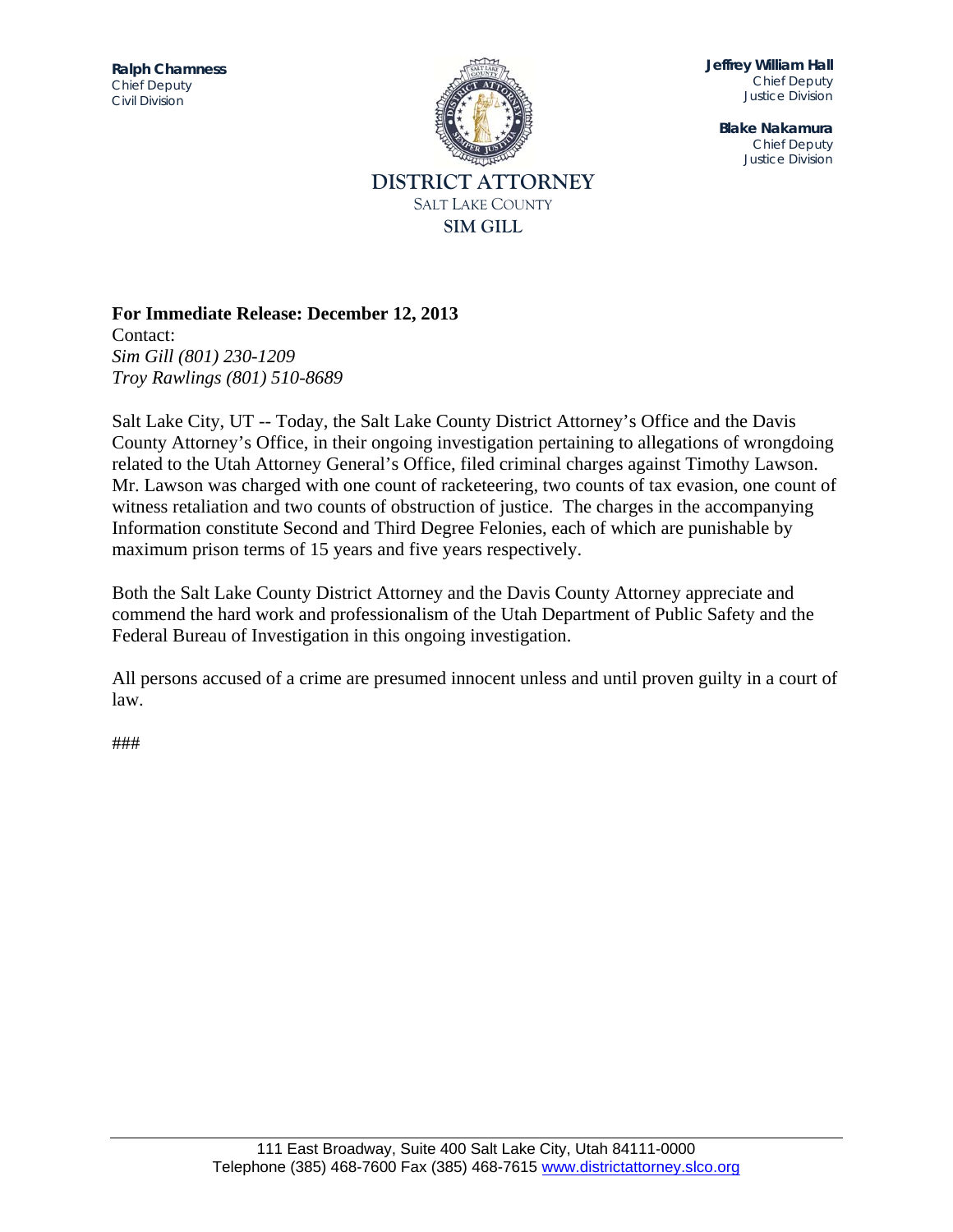SIM GILL, Bar No. 6389 District Attorney for Salt Lake County TROY RAWLINGS, Bar No. 6969 Deputy District Attorney 111 East Broadway, Suite 400 Salt Lake City, UT 84111 Telephone: (385) 468-7600

# IN THE THIRD DISTRICT COURT, SALT LAKE DEPARTMENT

| THE STATE OF UTAH<br>Plaintiff,<br>VS.                                                                         | Screened by: SIM GILL and TROY<br><b>RAWLINGS</b><br>Assigned to: CHOU CHOU COLLINS, B.<br>FRED BURMESTER and DARCY<br><b>GODDARD</b> |
|----------------------------------------------------------------------------------------------------------------|---------------------------------------------------------------------------------------------------------------------------------------|
| TIMOTHY WILLIAM LAWSON<br>DOB: 08/25/1964,<br>AKA:<br>766 East 2950 North<br>Provo, UT 84604<br>D.L.#148235917 | <b>INFORMATION</b><br>DAO #13026985<br><b>ECR Status: NON-ECR</b><br>Initial Appearance:                                              |
| <b>OTN</b><br><b>SO#</b><br>Defendant.                                                                         | Bail: \$250,000<br>Warrant/Release: NOT-BOOKED<br>Case No.                                                                            |

# IN AND FOR THE COUNTY OF SALT LAKE, STATE OF UTAH

The undersigned Scott Nesbitt - UTAH DEPARTMENT OF PUBLIC SAFETY and Jon Isakson, FEDERAL BUREAU INVESTIGATIONS, Agency Case No. 12DPS0570, upon a written declaration states on information and belief that the defendant, TIMOTHY WILLIAM LAWSON, committed the crime(s) of:

# COUNT 1

PATTERN OF UNLAWFUL ACTIVITY, 76-10-1603 UCA, Second Degree Felony, as follows: That on or about January 01, 2008 through September, 2013, in Salt Lake County, State of Utah, the defendant did, (a) having received any proceeds derived, whether directly or indirectly, from a pattern of unlawful activity in which the defendant had participated as a principal, use or invest, directly or indirectly, any part of that income, or the proceeds of the income, or the proceeds derived from the investment or use of those proceeds, in the acquisition of any interest in, or the establishment or operation of, any enterprise;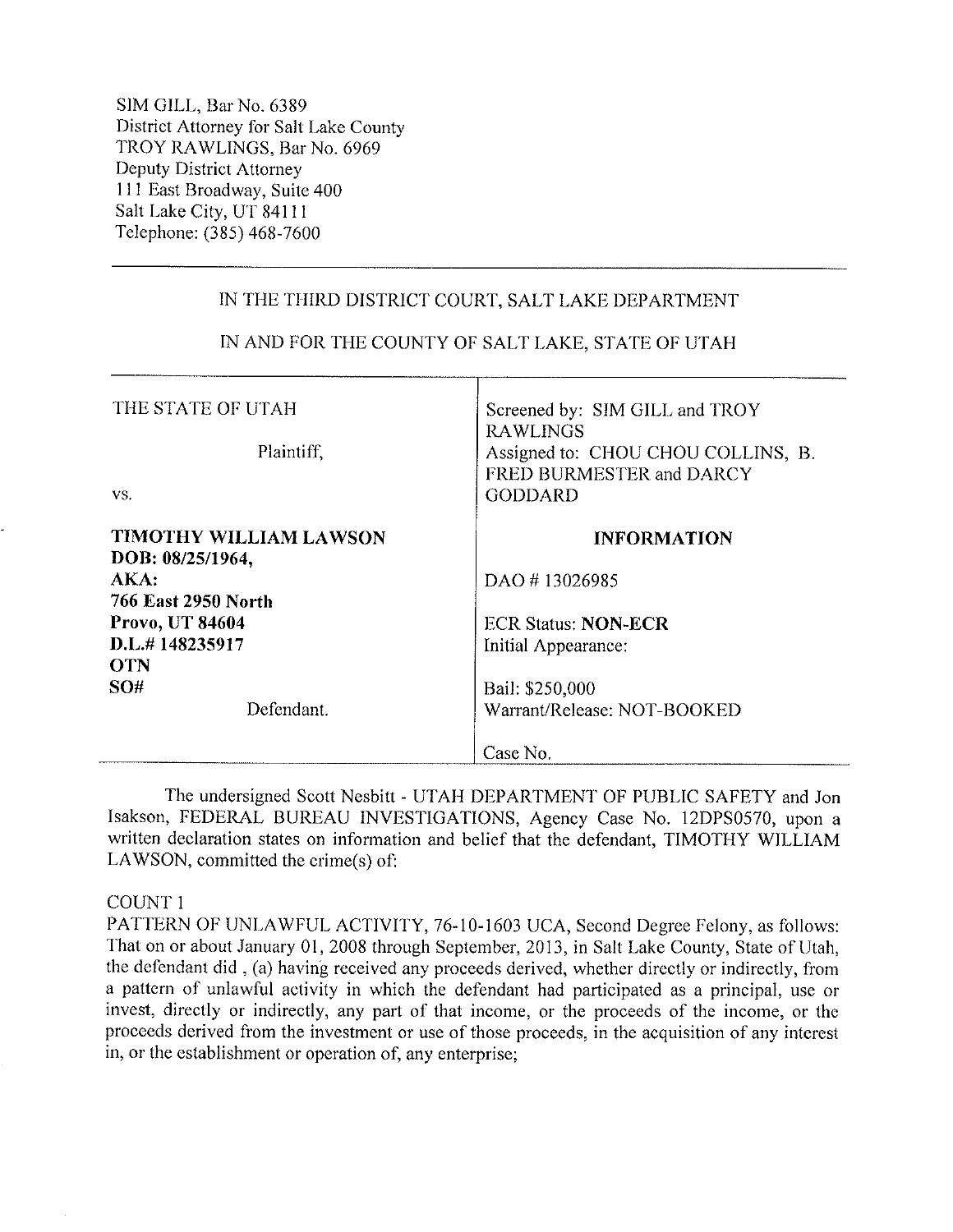(b) through a pattern of unlawful activity, acquire or maintain, directly or indirectly, any interest in or control of any enterprise:

(c) having been employed by or associated with any enterprise, conduct or participate, whether directly or indirectly, in the conduct of that enterprise's affairs through a pattern of unlawful activity; or

(d) conspire to violate any of the above provisions.

#### **COUNT 2**

TAX VIOLATION, 76-8-1101(1)(d) UCA, Second Degree Felony, as follows: That on or about July 22, 2010 through 2011, in Salt Lake County, State of Utah, the defendant did intentionally or willfully attempt to evade or defeat any tax, fee, or charge as defined in Utah Code 59-1-401 or the payment of a tax, fee, or charge as defined in Section 59-1-401.

# COUNT 3

TAX VIOLATION, 76-8-1101(1)(c) UCA, Third Degree Felony, as follows: That on or about July 22, 2010 through 2011, in Salt Lake County, State of Utah, the defendant did, with intent to evade any tax, fee, or charge as defined in Utah Code 59-1-401 or requirement of Utah Code Title 59, or any lawful requirement of the State Tax Commission, fail to make, render, sign, or verify any return or to supply any information within the time required by law, or made, rendered, signed, or verified any false or fraudulent return or statement, or supplied any false or fraudulent information.

#### COUNT<sub>4</sub>

RETALIATION AGAINST A WITNESS, VICTIM, OR INFORMANT, 76-8-508.3 UCA, Third Degree Felony, as follows: That on or about December 16, 2009, in Salt Lake County, State of Utah, the defendant did, believing that an official proceeding or investigation was pending, was about to be instituted, or had been concluded,

(a) (i) make a threat of harm; or

(ii) cause harm; and

(b) directed the threat or action:

(i) against a witness or an informant regarding any official proceeding, a victim of any crime, or any person closely associated with a witness, victim, or informant; and

(ii) as retaliation or retribution against the witness, victim, or informant.

# **COUNT 5**

OBSTRUCTING JUSTICE, 76-8-306(1) UCA, Third Degree Felony, as follows: That on or about March 04, 2013 at 5272 South College Drive Murray, in Salt Lake County, State of Utah, the defendant did, with intent to hinder, delay, or prevent the investigation, apprehension, prosecution, conviction, or punishment of any person regarding conduct that constituted a criminal offense, prevent by force, intimidation, or deception, any person from performing any act that might aid in the discovery, apprehension, prosecution, conviction, or punishment of any person.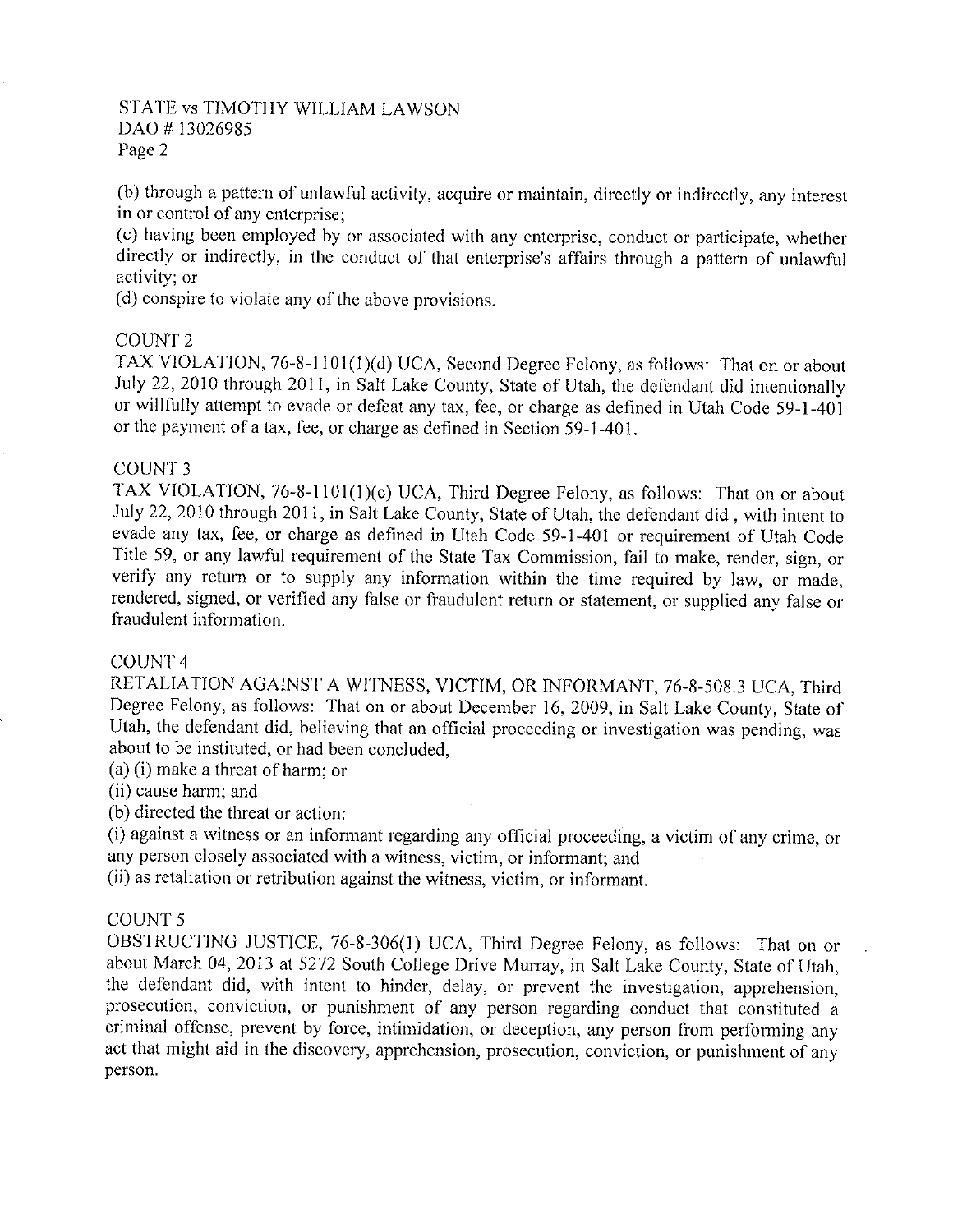# COUNT<sub>6</sub>

OBSTRUCTING JUSTICE, 76-8-306(1) UCA, Third Degree Felony, as follows: That on or about August 27, 2013 at 5425 West Amelia Earhart Drive, in Salt Lake County, State of Utah, the defendant did, with intent to hinder, delay, or prevent the investigation, apprehension, prosecution, conviction, or punishment of any person regarding conduct that constituted a criminal offense, prevent by force, intimidation, or deception, any person from performing any act that might aid in the discovery, apprehension, prosecution, conviction, or punishment of any person.

# THIS INFORMATION IS BASED ON EVIDENCE OBTAINED FROM THE FOLLOWING WITNESSES:

Scott Nesbitt, Che Arguello, Timothy Bell, Paul Benson, James Bramlette, Edward Donner, Judee Donner, Tracy Fox, Doloris Furniss, Jon Isakson, Marc Jenson, Stori Jenson, Darl McBride, Heidi Ransdell, Scott Reed, Mark Robbins, Paul Ruffino, Candace Salima, Steve Sperry, Robert Stahura, Michael Staisil, Kirk Torgensen, Peter Torres, Sanitha Ulsh, Richard Valvo, Kenneth Wallentine

# DECLARATION OF PROBABLE CAUSE:

Your affiants base probable cause upon the following:

1. From at least 2008 through 2013, Defendant TIMOTHY WILLIAM LAWSON has been employed by or associated with a group of individuals to conduct or participate, directly or indirectly, in a pattern of unlawful activity. The individuals, entities, acts, underlying cases, or proceeds have jurisdictional ties to Salt Lake County, Utah. The activities include allegations of multiple instances of retaliating against witnesses, witness tampering, obstructing justice, bribery, falsifying tax information to conceal income, and failing to pay taxes.

2. On August 10, 2005, the Utah Attorney General's Office in Salt Lake County filed an Information against Marc Sessions Jenson, charging him with, among other things, Securities Fraud and Pattern of Unlawful Activity (Third District Court Case Number 051905391).

3. Defendant LAWSON thereafter represented himself to Marc Jenson as a close friend of then Utah Attorney General, Mark Shurtleff.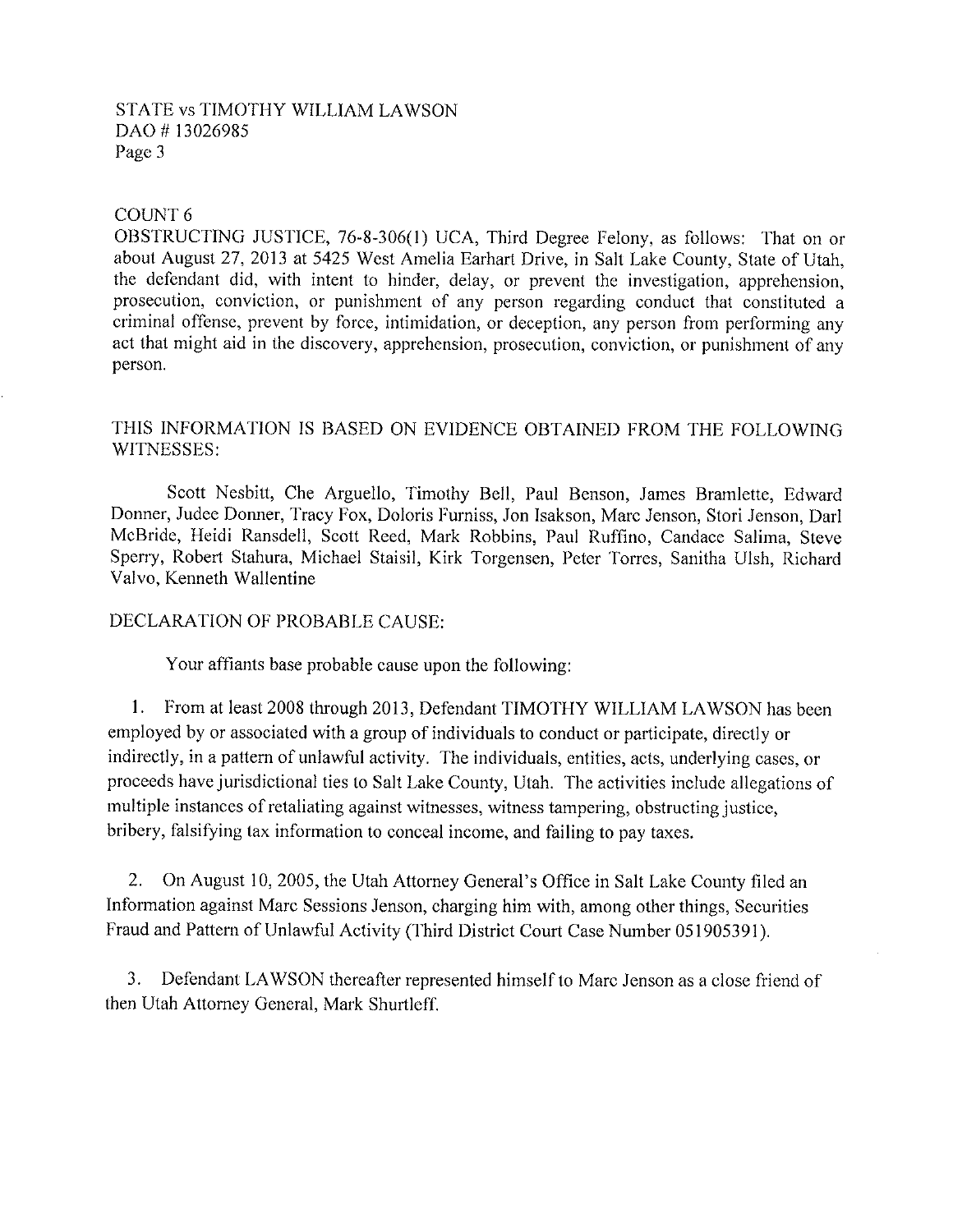4. In February 2008, Defendant LAWSON sent an email to the Utah Attorney General, Mark Shurtleff, outlining the terms of a proposed plea agreement in the Marc Jenson case, without the assigned prosecutor's knowledge.

5. During 2008, then Utah Attorney General Mark Shurtleff himself arranged a plea-inabeyance agreement in the Marc Jenson case. The terms of the Shurtleff-arranged plea agreement were so lenient that the assigned attorney communicated her concerns to her superiors and was relieved of the case. The plea offer was presented to the Court by another prosecutor and Judge Reese rejected the no contest plea-in-abeyance because it made no provisions for restitution.

6. Jenson's plea-in-abeyance agreement was subsequently amended to include restitution to the victims (Third District Court Case Number 051905391).

7. On May 29, 2008, Marc Jenson entered no contest, plea-in-abeyance pleas to 3 counts of Sale of Unregistered Security, Third Degree Felonies. Jenson was to pay restitution in the amount of \$4.1 million in total amount as one of the conditions of the plea-in-abeyance agreement. The probation period was for 3 years.

8. From January 30, 2009, to November 20, 2009, while under probation on the abovementioned criminal case with the Utah Attorney General's Office, Marc Jenson continued to pay LAWSON approximately \$120,000.00 to gain access to then Utah Attorney General Mark Shurtleff and to influence, on Jenson's behalf, potential witnesses and/or victims in Jenson's criminal cases and/or anticipated civil litigation.

Marc Jenson paid Defendant LAWSON the \$120,000.00 in at least 18 separate payments, 9. which were deposited into the bank accounts of Apple Dumpling Gang, LLC, and Slipstream, LLC, companies owned by LAWSON. Defendant LAWSON neither (a) disclosed these payments as income for 2009 and/or 2010 tax years on his business or individual returns filed in Salt Lake County with the Utah State Tax Commission; nor (b) paid any taxes on that money as required by Utah law.

10. Marc Jenson failed to pay restitution requested by his May 29, 2008, plea-in-abeyance agreement in his criminal case (Third District Court Case Number 051905391). As a result, on November 3, 2011, Third District Court Judge Reese revoked Jenson's probation and sent him to Prison.

 $\mathbf{r}$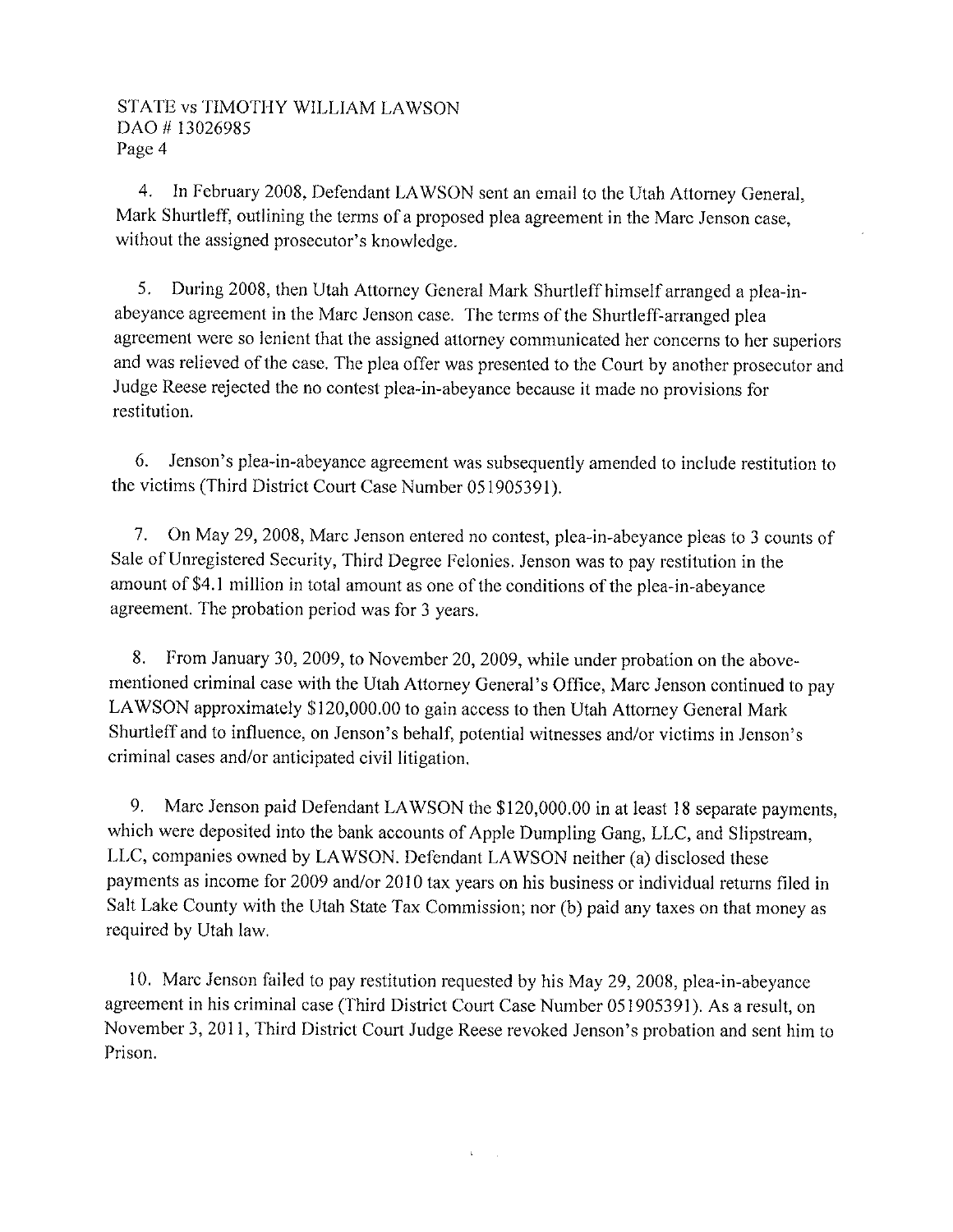11. In or about October 2007, Dr. Edward Jeffrey Donner of Fort Collins, Colorado, learned - through a business acquaintance, Timothy Bell - that Marc Jenson and his brother, Stephen Jenson, were developing a private ski and golf resort, known as the Mount Holly project, in Beaver County, Utah, and were looking for interested investors. In response to an invitation from the Jenson brothers, Edward and his wife, Judee Donner, flew to Las Vegas to meet with the Jensons regarding the potential Mount Holly investment.

12. On December 21, 2007, the Donners decided to purchase a Mount Holly membership and wired \$400,000.00 to the Mount Holly MMA account number 70650749 at American National Bank, in Colorado Springs, Colorado. Subsequently, on December 28, 2007, the Donners wired an additional \$1,100,000.00 to the same account at American National Bank and then, on December 31, 2007, they signed the Mount Holly Club membership agreement.

13. In or about June 2008, Edward Donner did some checking on Marc Jenson and became suspicious about the \$1.5 million investment he and his wife had made. Edward Donner informed the Jensons that he wanted out of the Mount Holly project and demanded that his money be returned.

14. In or about January 2009, the Donners retained the law firm Holland & Hart, LLP, in an attempt to recoup from Marc and Stephen Jenson, through civil action, their \$1.5 million investment in the Mount Holly project. Shortly thereafter, in or about February or March 2009, Defendant LAWSON, with the intent to induce or otherwise cause Edward Donner to withhold testimony, information, document(s), or item(s) and believing that an official proceeding or investigation was pending or about to be instituted, and/or to prevent an official proceeding or investigation, began contacting Edward Donner via emails, text messages, and phone calls.

15. In May 2009, the Mount Holly property was foreclosed on and sold at auction, leaving the Donners without any of the \$1.5 million they had invested in the Mount Holly project.

16. Defendant LAWSON sent several aggressive text messages and emails to Edward Donner and tried to deter him from pursuing the recovery of his investment. On or about December 16, 2009, Defendant LAWSON left Edward Donner a voice message, accusing Donner of causing problems and threatening Donner with revealing supposedly illegal activities in Donner's medical practice in Colorado.

17. On or about April 30, 2009, Marc Jenson paid Defendant LAWSON one of the 18 payments, approximately \$6,190.00, to arrange trips for Mark Shurtleff and John Swallow to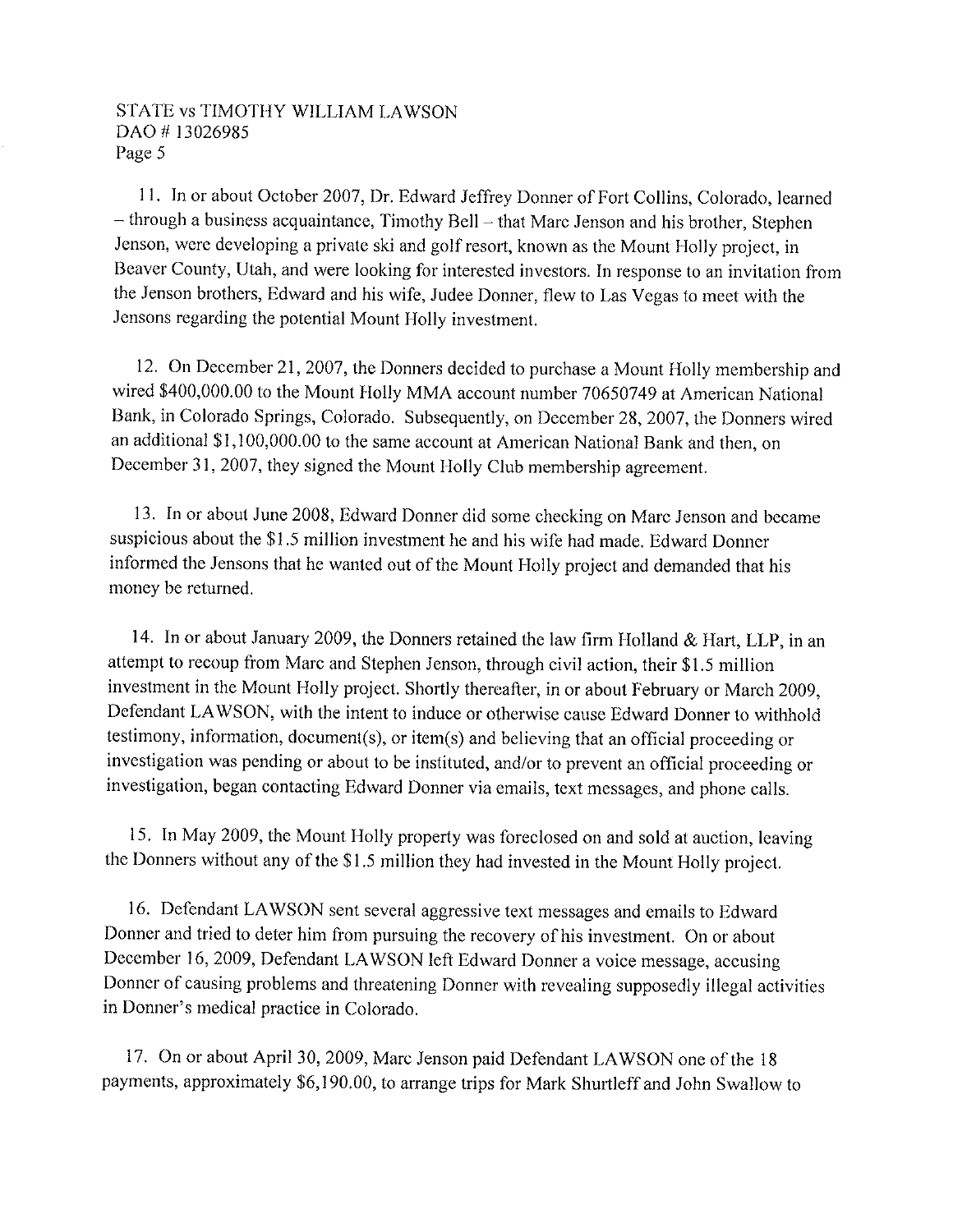Pelican Hill, a high-end resort in California. Defendant LAWSON arranged at least one of the Pelican Hill trips for Mark Shurtleff, using Defendant LAWSON's own name and paying for the airplane tickets with money provided by Marc Jenson and/or his staff.

18. According to receipts provided and paid by Marc Jenson, at various times, between May 2009 and July 2009, Mark Shurtleff, John Swallow, Suzanne Swallow, Nicole Lawson, Chelsea Lawson, Defendant LAWSON, and others all stayed at the Pelican Hill resort in California where Marc Jenson was staying at the time. Based on the receipts and witness statements, Marc Jenson paid for lodging and expenses such as massages, golf, food, and clothing items at the luxury resort for all of the above-mentioned individuals while he was on probation for his criminal case with the Utah Attorney General's Office (Third District Court Case Number 051905391).

19. Mark Robbins, an individual who was trying to put together "deals," as well as allegedly including a multi-million dollar development known as Whitewater VII (a development including UTA and FrontRunner Stations in Draper), was also present on at least one of the occasions and had meetings with Mark Shurtleff, John Swallow, and Marc Jenson at Pelican Hill Resort.

20. Darl McBride made two loans of \$100,000.00 each to Mark Robbins, who promised to repay them. Alison Robbins, Mark Robbins' wife, issued a check in the amount of \$105,000.00 to Darl McBride. The check was returned for insufficient funds. In March 2009, Darl McBride filed a civil lawsuit against Alison Robbins regarding the \$105,000.00 bad check. Mark and Alison Robbins had allegedly fled to California and their exact location was unknown at that time to Darl McBride.

21. Feeling defrauded by the Robbinses, McBride created a website at the domain name skylinecowboy.com, for the purpose of offering a reward for information about the Robbinses' whereabouts so he could have his Complaint served. McBride then provided information to KSL News regarding Mark Robbins's involvement in the Whitewater VII development related to UTA. As a result of the information provided by McBride, KSL did a story regarding this incident.

22. Before skylinecowboy.com was published and immediately after the KSL News story broke, Defendant LAWSON called McBride. Defendant LAWSON stated he was speaking on behalf of then Attorney General Mark Shurtleff and that Shurtleff wanted McBride to back off of Robbins. McBride told Defendant LAWSON that he was not going to back off, and McBride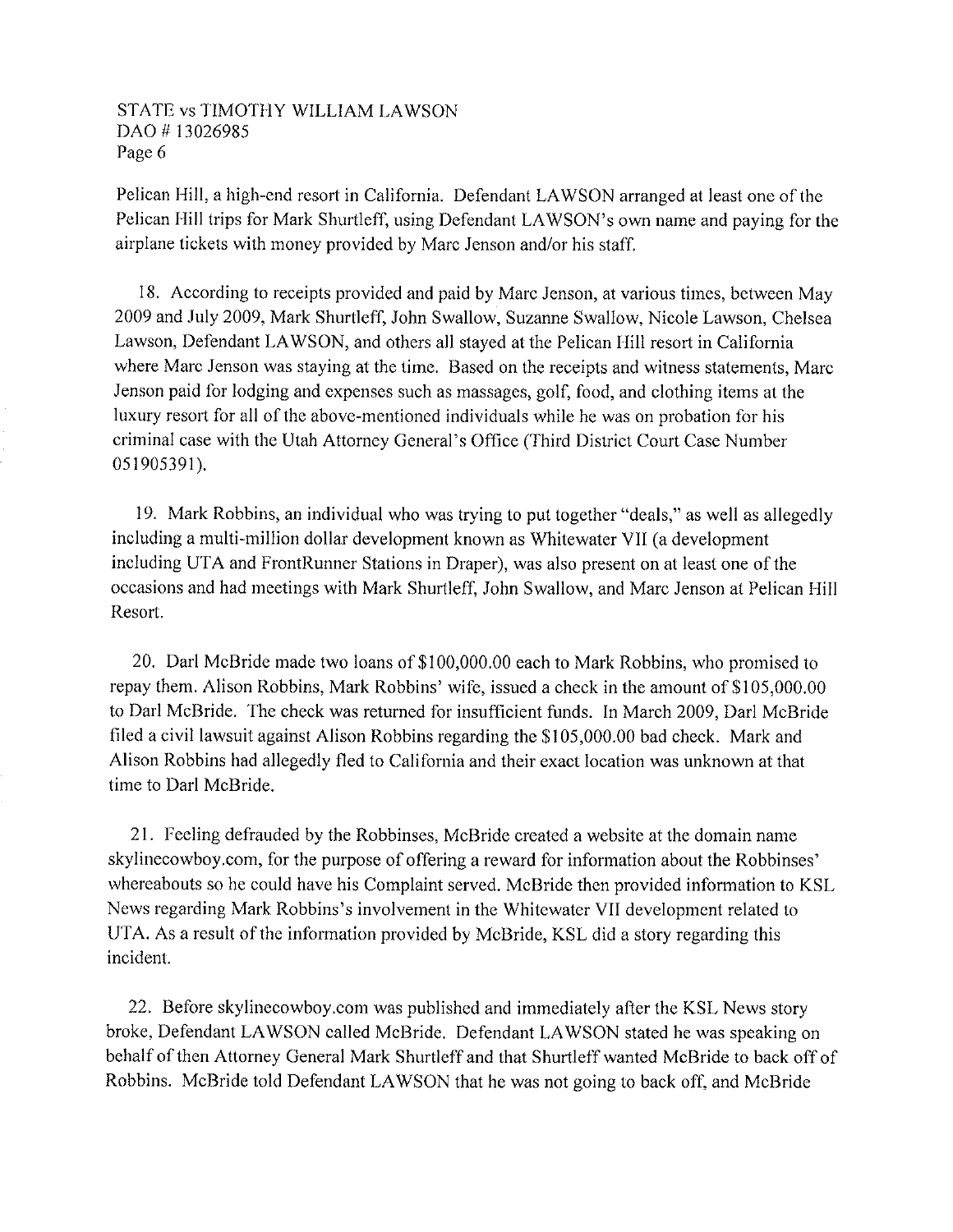published skylinecowboy.com with a link to the KSL News story in connection with Whitewater VII.

23. Defendant LAWSON then called McBride again and told him to take skylinecowboy.com down. Defendant LAWSON stated that, if McBride would not back off Robbins and take the website down, McBride would be sitting in jail for a long time because Shurtleff had "things" on McBride. Defendant LAWSON further told McBride that Defendant LAWSON was like "Porter Rockwell" and that he took care of things for then Attorney General Mark Shurtleff. Defendant LAWSON also stated that he had guns and "Polynesian friends" who liked to "bust people up." McBride received those telephone calls from Defendant LAWSON in 2009, in Salt Lake County.

24. After receiving the above threats in 2009, Darl McBride contacted the Utah Attorney General's Office and complained that he had received threats from Defendant LAWSON, who was using the name of the Attorney General Mark Shurtleff.

25. Shortly thereafter, McBride received a call from Attorney General Mark Shurtleff. Shurtleff requested a meeting with McBride. They met at Mimi's Café on May 8, 2009, within days of Attorney General Shurtleff's returning from Pelican Hill. Shurtleff acknowledged that he knew that Defendant LAWSON used his name and told people he represented Shurtleff. Shurtleff explained that Defendant LAWSON had introduced him to people who became contributors to his campaign and opined to McBride that skylinecowboy.com was "pretty harsh". During their conversation, Shurtleff acknowledged that what Robbins was doing was a "Ponzi" scheme, but he wanted McBride to back off anyway.

26. During the May 8, 2009, meeting at Mimi's Café, Shurtleff asked McBride "What can I do?" McBride responded that he needed \$2 million. Shurtleff replied that he was going to meet with Marc Jenson and Shurtleff would ask Jenson if he would pay \$2 million on behalf of Robbins.

27. Approximately a month after the Mimi's Café meeting, Mark Shurtleff and John Swallow together met with Marc Jenson in California at the Pelican Hill Resort. According to Marc Jenson, Shurtleff told Marc Jenson to give \$2 million to Defendant LAWSON so he could pay McBride to back off of Robbins. At the time Shurtleff asked Marc Jenson to pay \$2 million to McBride, Jenson still owed over \$4 million in restitution to victims as part of the Shurtleffbrokered plea-in-abeyance. Jenson eventually went to Prison for not paying his restitution in that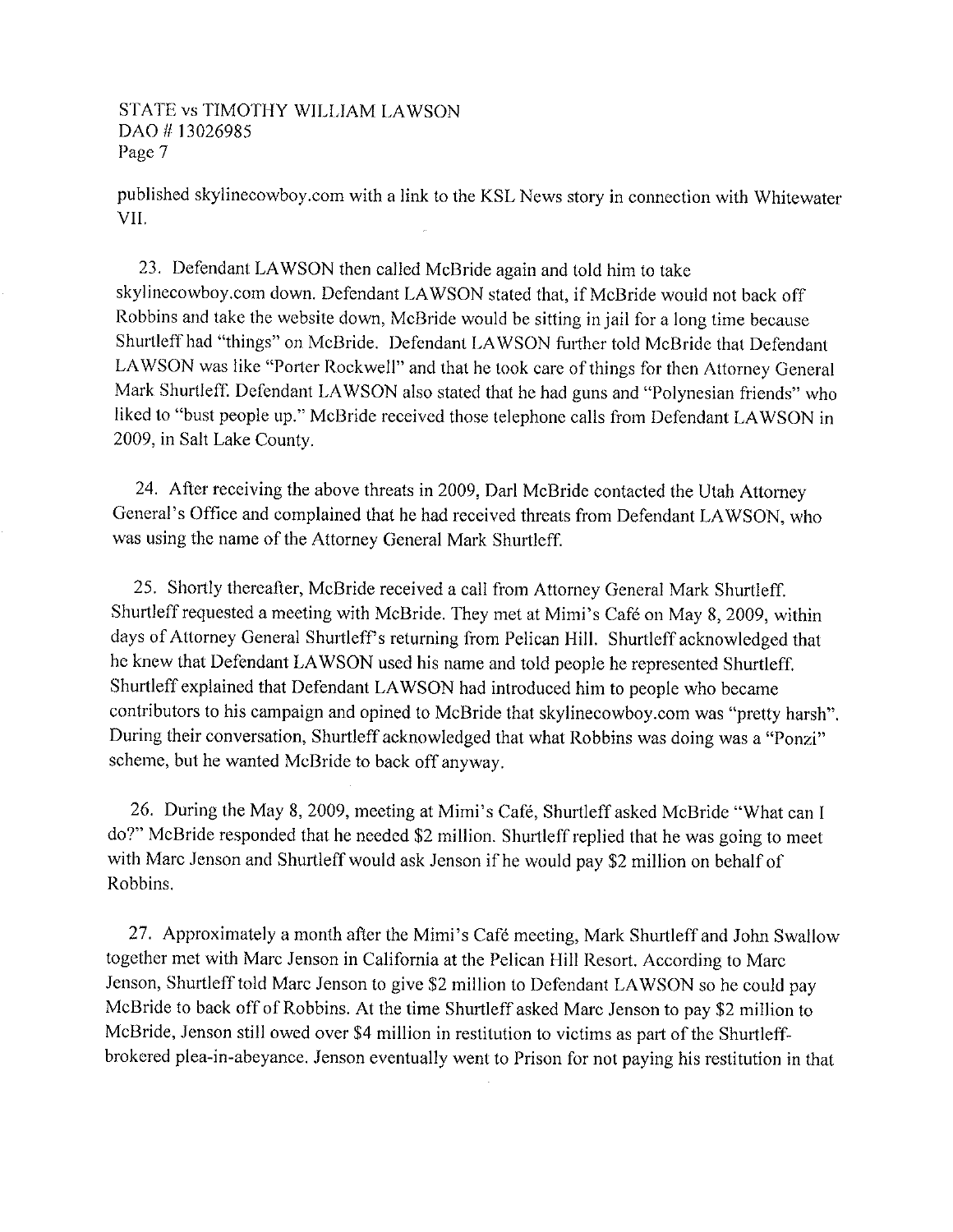case. In 2009, while Marc Jenson was paying Defendant LAWSON, Jenson also sent approximately \$170,000 in multiple payments to Mark Robbins and Alison Robbins.

28. In 2009, Mark Shurtleff was running for U.S. Senate. John Swallow was a primary fundraiser for Mark Shurtleff. Later Shurtleff withdrew from the U.S. Senate race and hired Swallow as the Chief Deputy over the Civil Division of the Utah Attorney General's Office.

29. On March 2, 2010, Kirk Torgenson, Chief Deputy of the Criminal Division of the Utah Attorney General's Office, sent an email to John Swallow, then Chief Civil Deputy, communicating his concerns about Defendant LAWSON, who was a longtime associate of both Attorney General Mark Shurtleff and John Swallow. Torgensen wrote: "Lawson is the guy that is going to bring the house of cards down."

30. Defendant LAWSON has maintained his relationship with Swallow since they both went to Pelican Hill in 2009. From April 2009 to March 2013, there were approximately 680 calls or text messages between Swallow and Defendant LAWSON. In addition to the 680 calls or text messages initially discovered up to March 2013, more recent evidence shows text messages continued until at least September 2013 between LAWSON and Swallow. Those text messages discussed various matters including the holidays, the 2012 election, the FBI investigation, and possible wire-tapping of Defendant LAWSON's phone.

31. Starting in 2011, the Utah Attorney General's Office was investigating Defendant LAWSON in connection with LAWSON's dealings with Edward Donner. LAWSON initially declined the request for an interview from attorneys with the Attorney General's Office. In May 2012, the Attorney General's Office conflicted out only the LAWSON investigation to the Utah Department of Public Safety.

32. In January 2013, John Swallow was sworn in as Utah Attorney General.

33. In February 2013, Chief Deputy Attorney General Kirk Torgensen contacted the Davis County Attorney's Office expressing concerns about the involvement of Defendant LAWSON with witnesses and victims. Shortly after, Torgensen received a phone message from Defendant LAWSON.

34. On March 4, 2013, Torgensen returned Defendant LAWSON's call. The call was made from 5272 South College Drive #200 in Murray, Salt Lake County, Utah. During the call,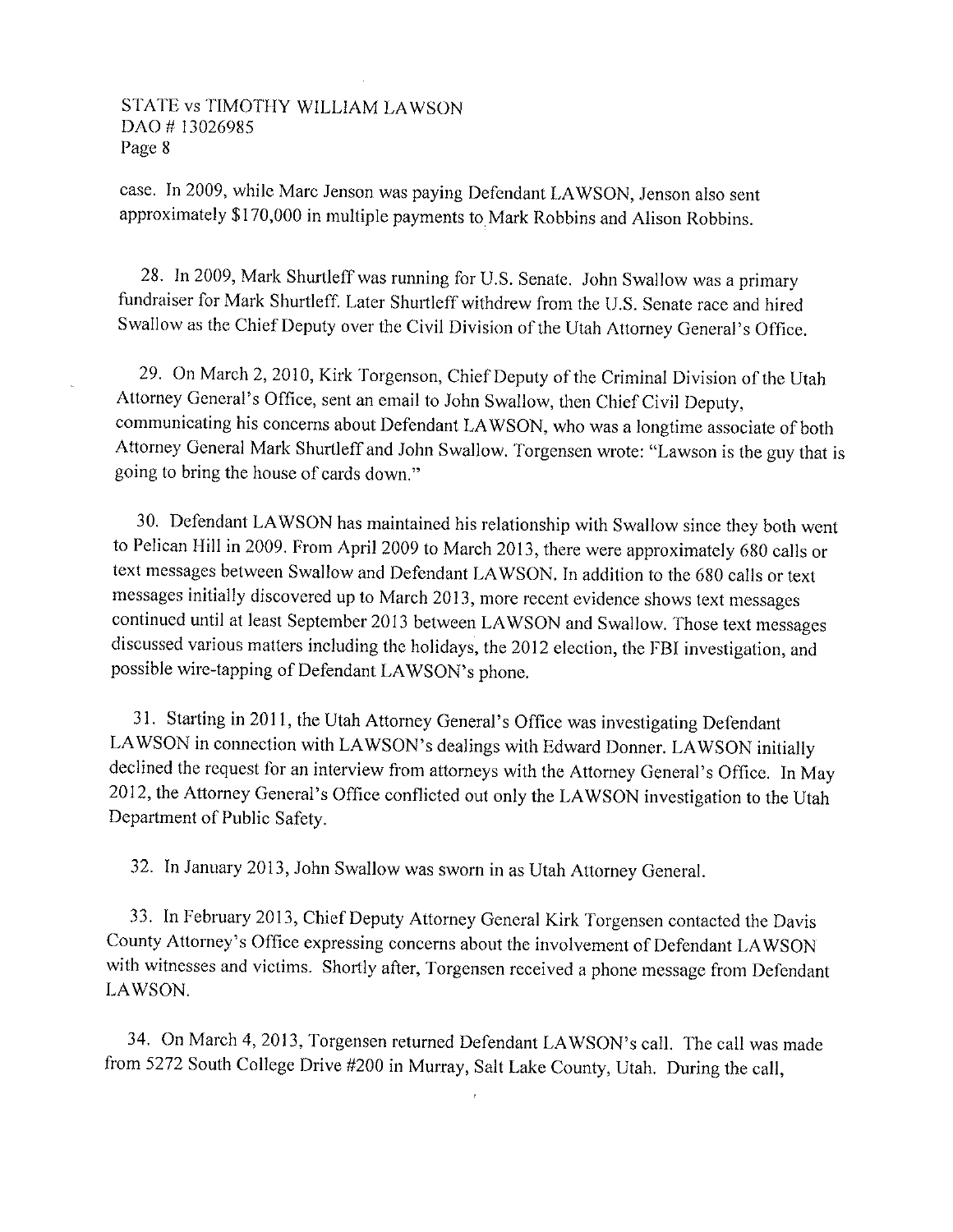Defendant LAWSON gave Torgensen false information concerning multiple material aspects of the investigation, including relationships, facts, witnesses, and suspect activities.

35. On August 27, 2013, Defendant LAWSON was interviewed by FBI agents at 5425 South Amelia Earhart Drive in Salt Lake County, Utah. Defendant LAWSON gave the agents false information regarding multiple material aspects of the investigation

> Pursuant to Utah Code Annotated § 78B-5-705 (2008) I declare under criminal penalty of the State of Utah that the foregoing is true and correct to the best of my belief and knowledge.

Executed on:

Scott Nesbitt Declarant

Jon Isakson Declarant

Authorized for presentment and filing

**SIM GILL, District Attorney** 

 $\bigcup_{\lambda \geq 0}^{\infty}$ 

Deputy Bistrict Attorney 12th day of December, 2013 MAH / / DAO # 13026985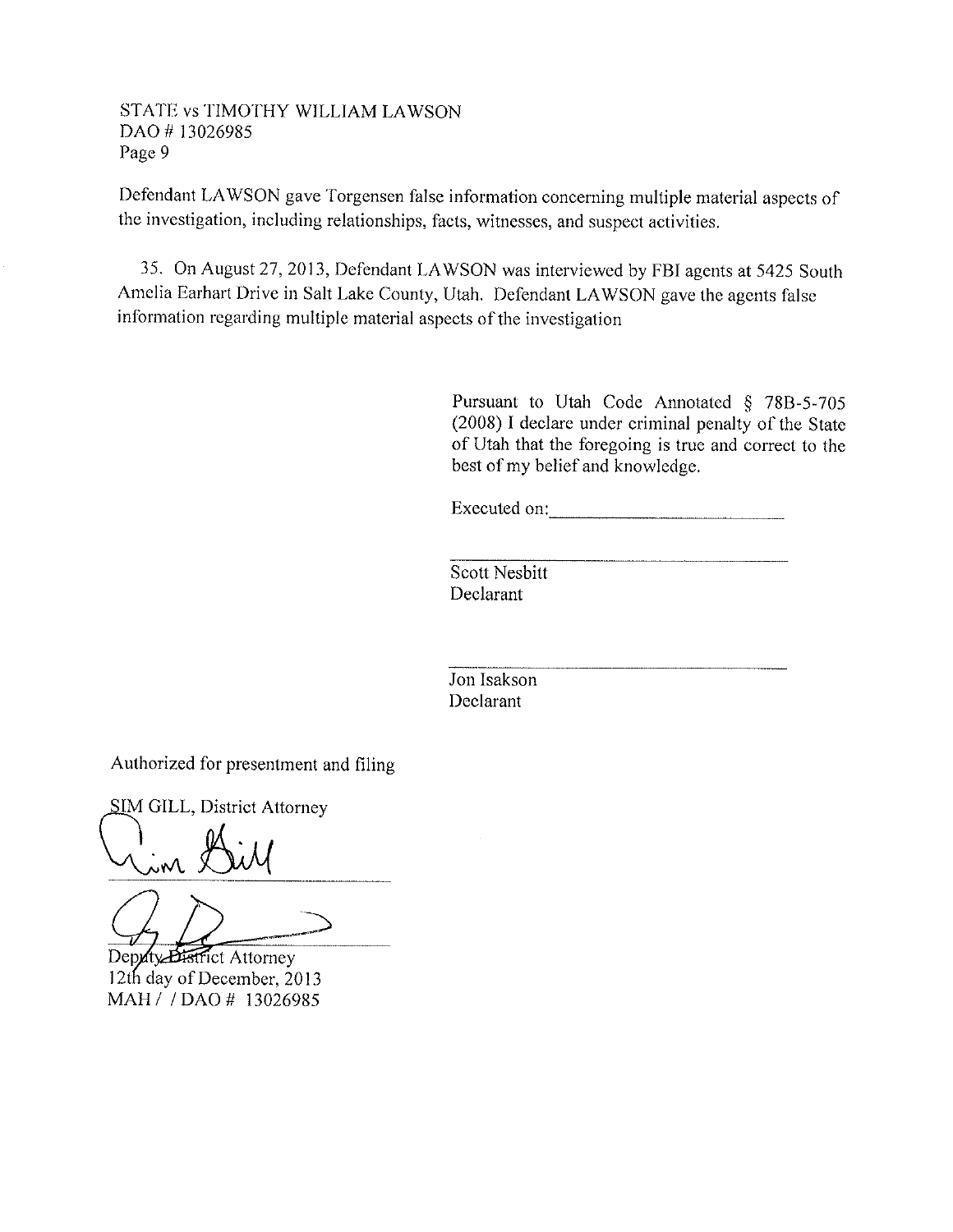# IN THE THIRD DISTRICT COURT, SALT LAKE DEPARTMENT IN AND FOR THE COUNTY OF SALT LAKE, STATE OF UTAH

| THE STATE OF UTAH,                                                                   |                          |
|--------------------------------------------------------------------------------------|--------------------------|
| Plaintiff.<br>VS.                                                                    | Before:<br>Magistrate    |
| TIMOTHY WILLIAM LAWSON<br>DOB: 08/25/1964,<br>766 East 2950 North<br>Provo, UT 84604 |                          |
| AKA:<br>SS# 345687744                                                                | <b>WARRANT OF ARREST</b> |
| Defendant.                                                                           | Case No.                 |

THE STATE OF UTAH;

To any Peace Officer in the State of Utah, Greetings:

An Information, based upon a written declaration having been declared by Scott Nesbitt -UTAH DEPARTMENT OF PUBLIC SAFETY, and Jon Isakson - FEDERAL BUREAU INVESTIGATIONS, Agency Case No. 12DPS0570, and it appears from the Information or Declaration filed with the Information, that there is probable cause to believe that the public  $offense(s)$  of:

PATTERN OF UNLAWFUL ACTIVITY, Second Degree Felony, TAX VIOLATION, Second Degree Felony, TAX VIOLATION, Third Degree Felony, RETALIATION AGAINST A WITNESS, VICTIM, OR INFORMANT, Third Degree Felony, OBSTRUCTING JUSTICE, Third Degree Felony, OBSTRUCTING JUSTICE, Third Degree Felony, has been committed, and that TIMOTHY WILLIAM LAWSON has committed them.

YOU ARE THEREFORE COMMANDED to arrest the above-named defendant forthwith and bring the defendant before this Court, or before the nearest or most accessible magistrate for setting bail. If the defendant has fled justice, you shall pursue the defendant into any other county of this state and there arrest the defendant. The Court finds reasonable grounds to believe defendant will not appear upon a summons.

Bail is set in the amount of \$250,000.

Dated this day of December A.D. 2013.

This Warrant may be served day or night.

**MAGISTRATE** 

SERVED DATE: BY BY